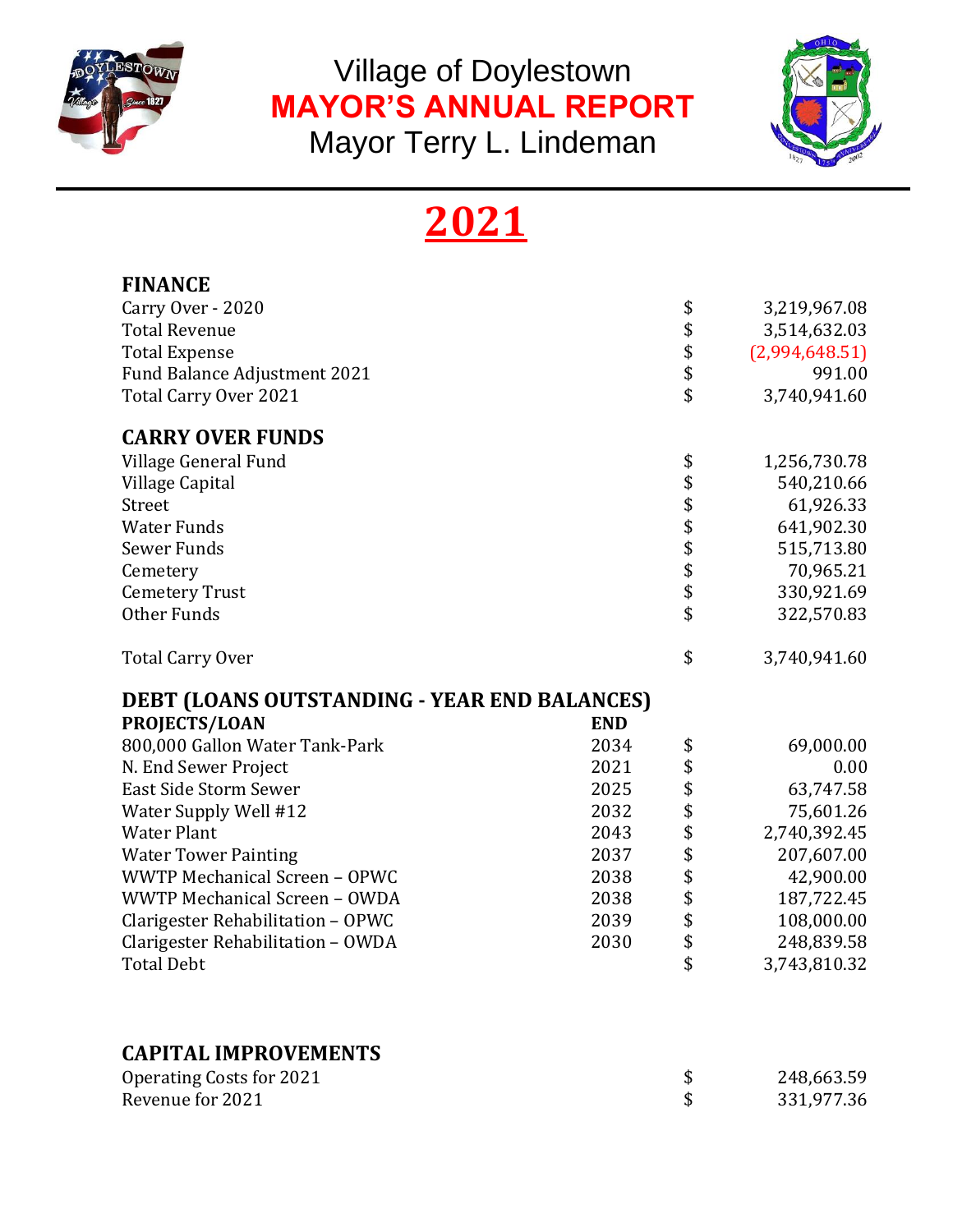# **CAPITAL EXPENDITURE BREAKDOWN BY DEPARTMENT**

| Repairs/Maintenance                    |                |                         |                  |
|----------------------------------------|----------------|-------------------------|------------------|
| <b>GDCC</b>                            |                |                         | \$<br>0.00       |
| Capital Village                        |                |                         | \$<br>52,801.07  |
| <b>Street Garage</b>                   |                |                         | \$<br>0.00       |
| Equipment                              |                |                         |                  |
| <b>Capital Police</b>                  |                |                         | \$<br>4,300.00   |
| <b>Motor Vehicles</b>                  |                |                         |                  |
| Capital Street Equipment<br>٠          |                |                         | \$<br>84,155.00  |
| Police Cruiser                         |                |                         | \$<br>0.00       |
| Streets, Highways, Sidewalks and Curbs |                |                         |                  |
| <b>Capital Street</b>                  |                |                         | \$<br>36,430.10  |
| <b>Capital Sidewalks</b>               |                |                         | \$<br>14,600.00  |
| <b>OPWC</b>                            |                |                         | \$<br>0.00       |
| Other Capital Outlay                   |                |                         |                  |
| <b>Capital Parks</b>                   |                |                         | \$<br>1,500.00   |
| Capital Police Armor                   |                |                         | \$<br>1,824.00   |
| Technology                             |                |                         | \$<br>0.00       |
| Loan Payments - Principal              |                |                         |                  |
| N. End Sewer/Downtown<br>$\bullet$     |                |                         | \$<br>28,549.94  |
| East Side Storm Sewer                  |                |                         | \$<br>23,905.32  |
|                                        |                |                         |                  |
| Loan Payments - Interest               |                |                         | \$<br>598.16     |
| N. End Sewer/Downtown                  |                |                         |                  |
|                                        |                |                         |                  |
| <b>STREET DEPARTMENT</b>               |                |                         |                  |
| <b>Operating Costs for 2021</b>        |                |                         | 335,498.51<br>\$ |
| Revenue for 2021                       |                |                         | \$<br>198,756.93 |
| Transfers in from General Fund 2021    |                |                         | \$<br>75,000.00  |
|                                        |                |                         |                  |
| <b>Total Full Time Employees</b>       | 3              |                         |                  |
| Total Part Time Employees/Seasonal     | $\mathbf{1}$   |                         |                  |
| <b>Operating Costs Include:</b>        |                |                         |                  |
| <b>Streets</b>                         | 23             | Miles                   |                  |
| <b>Storm Sewer and Ditches</b>         | 45             | Miles                   |                  |
| Sidewalks                              | 31.5           | Miles                   |                  |
| <b>Asphalt Maintenance</b>             |                |                         |                  |
| #301 Base                              | 5              | tons                    |                  |
| #404 Hot                               | 447            | tons                    |                  |
| #405 Cold                              | 28.            | tons                    |                  |
| Winter Mix (used on streets)           | 20             | tons                    |                  |
|                                        |                |                         |                  |
| <b>Other Maintenance</b>               |                |                         |                  |
| <b>Centerline Striping</b>             | $\bf{0}$       | miles                   |                  |
| Crosswalks/Parking Spaces Painted      | $\mathbf{1}$   | miles                   |                  |
| Uneven sidewalks repaired              | $\overline{0}$ | Square feet             |                  |
| New sidewalk                           |                | 394 Feet – Maple Street |                  |
| Brush Pick Up                          | 1,230          | Yards                   |                  |
| Leaf Pick Up                           | 1,210          | Yards                   |                  |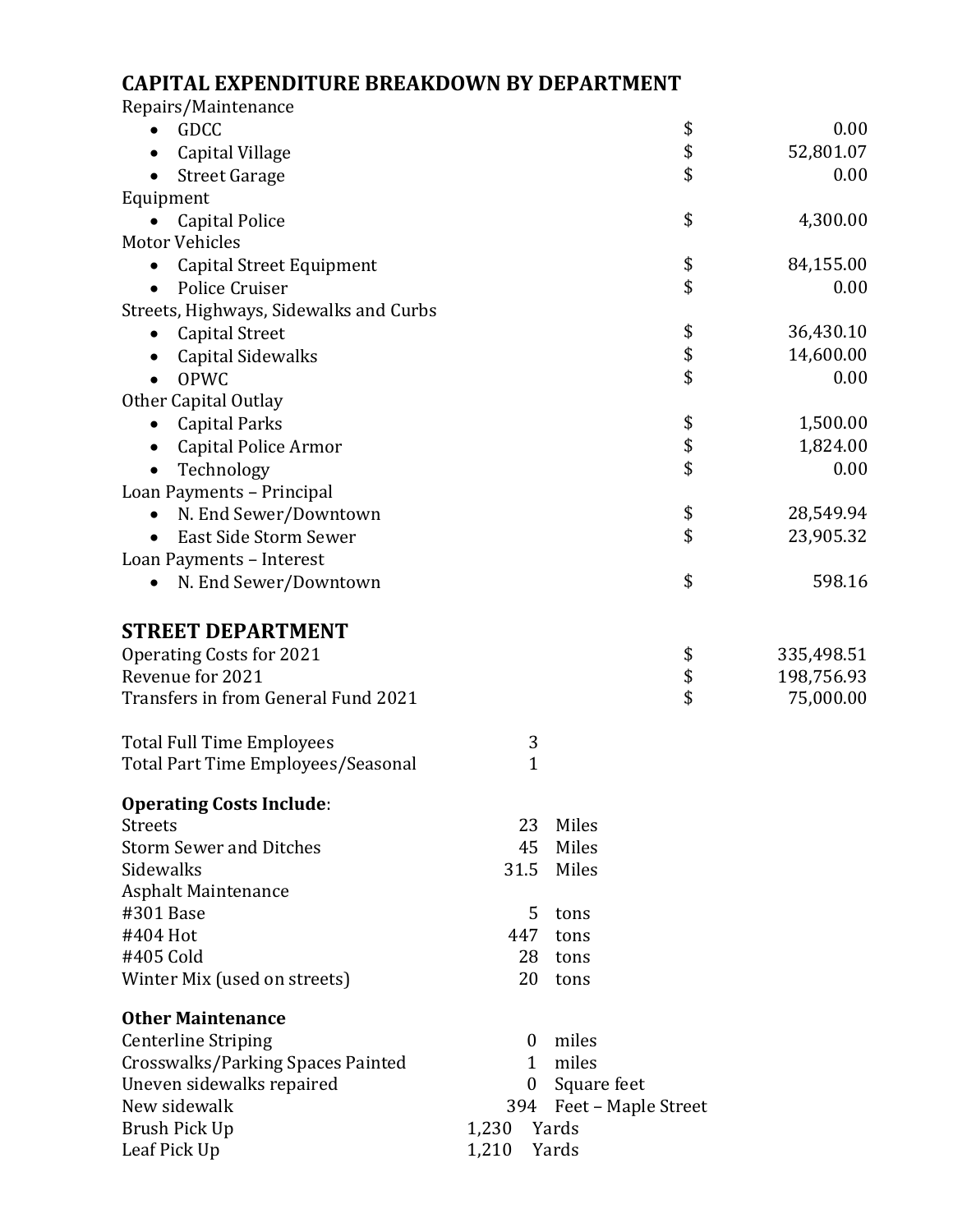| Road Salt Used in 2021                                                                                                                                    | 320 | Tons |              |              |
|-----------------------------------------------------------------------------------------------------------------------------------------------------------|-----|------|--------------|--------------|
| <b>Mosquito Spraying</b><br>Sprayed 5 times and used 45 gallons of insecticide<br>New Equipment:<br>2021 F550 Dump Truck/Plow                             |     |      | \$           | 84,155.00    |
| <b>Major Maintenance to Road Systems</b><br><b>Motor Pave</b><br>Chip Seal<br>Concrete Replacement/Storm Drain<br>TOTAL MAJOR MAINTENANCE TO ROAD SYSTEMS |     |      | \$<br>\$\$\$ |              |
| <b>PLANNING</b>                                                                                                                                           |     |      |              |              |
| Operating costs for 2021                                                                                                                                  |     |      | \$           | 4,603.00     |
| <b>ZONING DEPARTMENT</b>                                                                                                                                  |     |      |              |              |
| Operating costs for 2021                                                                                                                                  |     |      | \$           | 1,397.26     |
| Revenue for 2021                                                                                                                                          |     |      | \$           | 20,000.00    |
| Number of new homes built 2021                                                                                                                            | 10  |      |              |              |
| Total construction cost of homes                                                                                                                          |     |      | \$           | 2,993,985.00 |
| Total construction costs within the Village which include new<br>construction as well as improvements                                                     |     |      | \$           | 3,585,299.00 |
| <b>Zoning Permits issued</b>                                                                                                                              | 59  |      |              |              |
| Right of Way Permits issued                                                                                                                               | 23  |      |              |              |
| <b>ECONOMIC DEVELOPMENT</b><br><b>Operating Costs for 2021</b>                                                                                            |     |      | \$           | 596.10       |
| <b>PARKS</b>                                                                                                                                              |     |      |              |              |
| <b>Operating Costs for 2021</b>                                                                                                                           |     |      | \$           | 25,979.89    |
| Revenue 2021                                                                                                                                              |     |      | \$           | 1,935.00     |

The Parks Department maintain three (3) parks: Memorial, Gilcrest and Paridon; The Bandstand and all four corners of the square as well as the Gene Daniel Community Center, the Gazebo downtown and the intersection of Gates Street and S.R. 585

### **PARK FACILITIES**

| <b>Memorial Park Pavilion Rentals</b>       | 44  | Paid<br>41 Free(including recreation/Farmers<br>Market) |
|---------------------------------------------|-----|---------------------------------------------------------|
| <b>Gene Daniel Community Center Rentals</b> | 86- | Paid<br>1 Free                                          |

Major Improvements of the Parks include: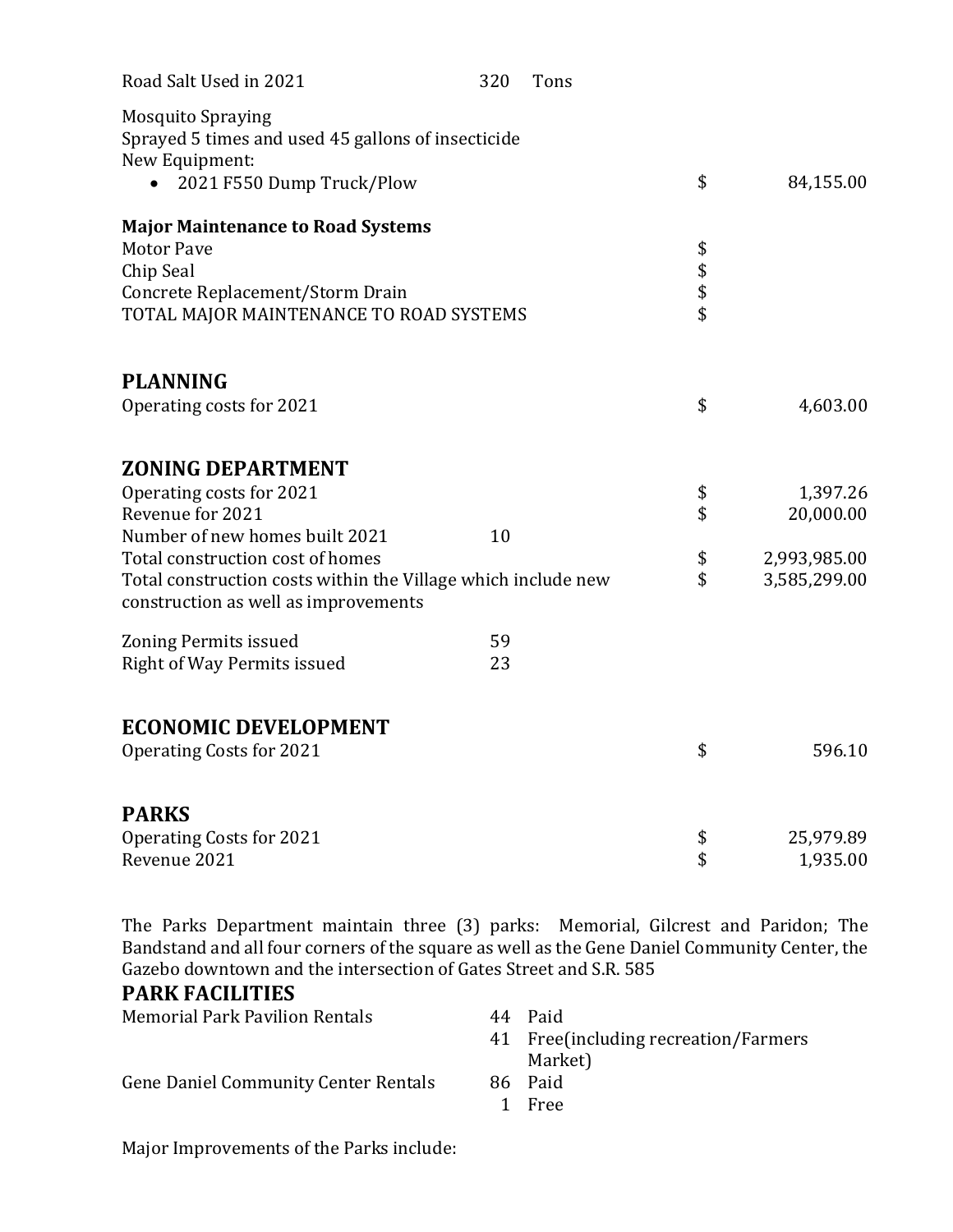| Resurface Park basketball courts<br>$\bullet$ | 8,000.00 |
|-----------------------------------------------|----------|
|                                               |          |
|                                               |          |
|                                               |          |

# **RECREATION**

The Recreation Program runs all through the month of June and July. This program includes: field trips, games and crafts for 2 different age groups. One Director oversees this program with the following help

| $\ldots$<br>Operating Costs for 2021 |                      | -S | 11,246.06 |
|--------------------------------------|----------------------|----|-----------|
| Revenue for 2021                     |                      |    | 6,510.00  |
| Program Director                     |                      |    |           |
| Number of supervisors                | Number of Assistants |    |           |
| Total Registration 6 – 9 year olds   | 98                   |    |           |

| <b>TOTAL REGISTRATION 2021</b>       | 140 |
|--------------------------------------|-----|
| Total Registration 10 – 13 year olds | 42  |
| Total Registration $6 - 9$ year olds | 98  |

| <b>Breakdown of Participation</b> |          |                     |              |
|-----------------------------------|----------|---------------------|--------------|
| <b>Village</b>                    | Township | <b>Non-Resident</b> | <b>Total</b> |
| 56                                |          | 17                  | 140          |

| \$                                                                                    | 6,635.00  |
|---------------------------------------------------------------------------------------|-----------|
| \$                                                                                    | 13,442.00 |
| \$                                                                                    | 0.00      |
|                                                                                       |           |
|                                                                                       |           |
|                                                                                       |           |
| The 2021 season was shortened due to COVID-19. We had 5 performances and a food truck |           |
|                                                                                       |           |
|                                                                                       |           |

| <b>CHRISTMAS AT THE SQUARE</b>              |     |                                    |
|---------------------------------------------|-----|------------------------------------|
| Registrations                               | 9   |                                    |
| <b>Actual Trees</b>                         | 8   |                                    |
| 2021 WINNERS                                |     |                                    |
| Schools, Churches & Community Organizations |     | Sts. Peter & Paul Catholic School  |
| <b>Businesses</b>                           |     | Conrad's Heating & Cooling         |
| Individuals                                 |     | The Sungy Family                   |
| <b>SHADE TREE</b>                           |     |                                    |
| Operating Cost for 2021                     |     | \$<br>4,050.00                     |
| <b>Trees Planted</b>                        | 3   | Courtesy of Doylestown Garden Club |
| <b>Trees Pruned</b>                         | 10  |                                    |
| <b>Trees Removed</b>                        | 3   |                                    |
| Trees Planted within the last 20 years      | 967 |                                    |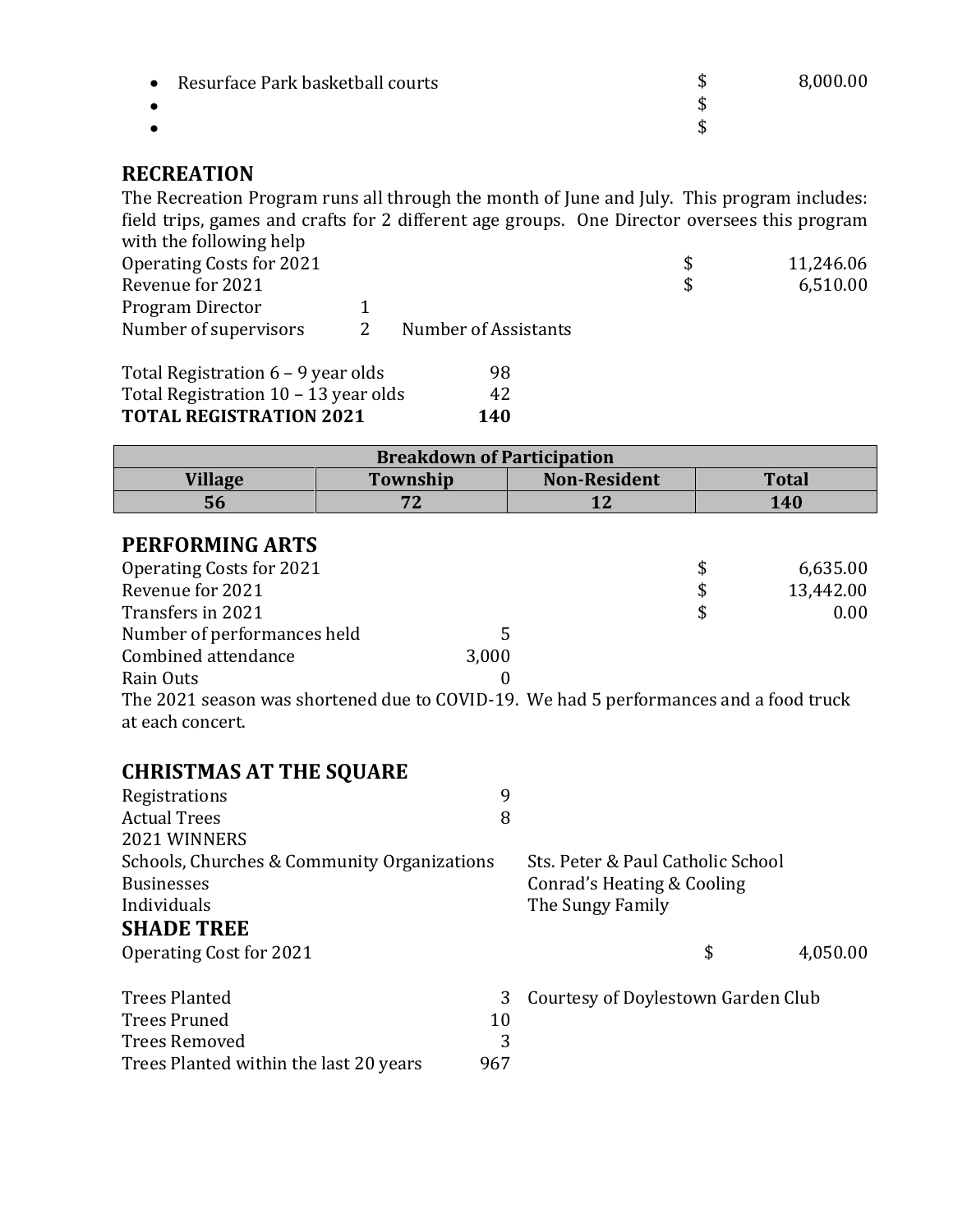| <b>HEALTH &amp; WELLNESS COMMITTEE</b>                     |                  |              |
|------------------------------------------------------------|------------------|--------------|
| <b>Operating Costs 2021</b>                                | \$               | 0.00         |
| Description of activities for 2021                         |                  |              |
| ALL ACTIVITIES CANCELLED DUE TO COVID-19                   |                  |              |
| UTILITY DEPARTMENT                                         |                  |              |
| Total Operating cost for 2021                              | \$               | 1,106,094.55 |
| Total Revenue for 2021                                     | \$               | 1,337,883.51 |
| <b>Total Full Time Employees</b>                           | $\overline{4}$   |              |
| <b>Total Part Time Employees</b>                           | $\boldsymbol{0}$ |              |
| <b>FUND EXPENDITURE BREAKDOWN</b>                          |                  |              |
| <b>Water Operating</b>                                     | \$               | 422,462.80   |
| Water Line Capital                                         | \$               | 35,951.50    |
| Capital Water Field/Towers                                 | \$               | 7,285.00     |
| <b>Water Treatment Plant</b>                               | \$               | 178,780.02   |
| <b>Water Tower Repairs</b>                                 | \$               | 20,091.00    |
| <b>Sewer Operating</b>                                     | \$               | 337,927.81   |
| <b>Sewer Capital Improvements</b>                          | \$               | 32,994.31    |
| Sewer Debt Service Fund                                    | \$               | 28,635.15    |
| <b>Grinder Pump Maintenance</b>                            | \$               | 22,007.83    |
| S. Well Field & Repair Loan Payment                        | \$               | 10,800.18    |
| <b>Pump Station Assessment</b>                             | \$               | 9,158.95     |
| New Equipment:                                             |                  |              |
| 3 Metal Detectors                                          | \$               | 1,950.00     |
| Improvements                                               |                  |              |
| Well 12 Check Valve/Vent Replaced<br>$\bullet$             | \$               | 2,200.00     |
| Well 12 Level Sensor Replaced<br>٠                         | \$               | 1,727.00     |
| Wtp Flow Meters Calibrated<br>$\bullet$                    | \$               | 1,024.00     |
| Wtp Spare Qx4 Limit Torque Actuator<br>$\bullet$           | \$               | 7,828.00     |
| <b>Both Water Towers Inspected</b><br>٠                    | \$               | 2,000.00     |
| Village Wide Leak Detection Survey                         | \$               | 2,000.00     |
| Water Tower Corrosion Control Equipment Calibrated         | \$               | 1,410.00     |
| Replaced Failed Water Main Valve @ E. Marion/Black Drive   | \$               | 5,216.00     |
| <b>Storage Water Tower Exterior Cleaned</b>                | \$               | 9,000.00     |
| New Water Tower Level Controllers<br>$\bullet$             | \$               | 4,724.00     |
| 30 New Residential Water Meters                            | \$               | 8,225.00     |
| Rebuilt Wwtp, Ras & Was Pumps<br>٠                         | \$               | 6,158.00     |
| WWTP, Trickling Filter Recirculation Pump<br>$\bullet$     | \$               | 3,226.00     |
| <b>WWTP DO Probe Installed</b><br>$\bullet$                | \$               | 1,800.00     |
| WWTP Trickling Filter VFD And Panel Installed<br>$\bullet$ | \$               | 3,700.00     |
| Maple Pump Station Alarm System Upgraded<br>$\bullet$      | \$               | 3,818.00     |
| Collier Drive/Portage St. CCTV & Jetting<br>$\bullet$      | \$               | 2,500.00     |
| <b>Meadows Pump Station Pump Repaired</b>                  | \$               | 5,500.00     |
| Meadows Pump Station Level Controller Replaced             | ¢                | 1750.00      |

• Meadows Pump Station Level Controller Replaced \$ 1,750.00 • Silvercreek Pump Station Pump Rebuilt \$ 5,075.00

Produced 92,500,000 gallons of water; Treated 91,800,000 gallons of sewage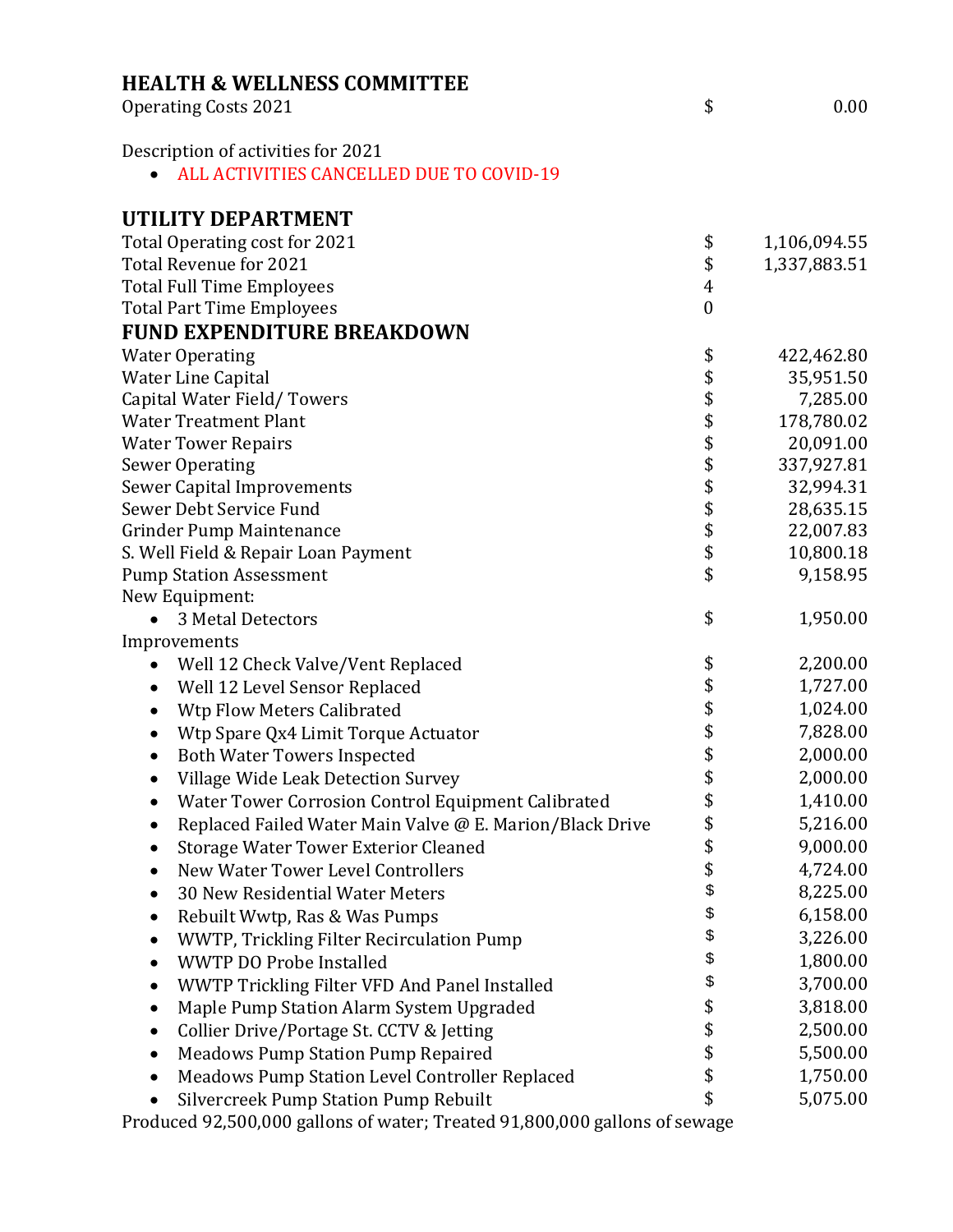# **POLICE DEPARTMENT**

| Operating cost for 2021              | \$ | 615,781.50 |
|--------------------------------------|----|------------|
| <b>Full Time Employees</b>           | 8  |            |
| Part Time Employees                  | 6  |            |
| <b>Auxiliary Employees</b>           | 3  |            |
| New Equipment:                       |    |            |
| K9 Bite Suit (Donation)<br>$\bullet$ | \$ | 2,458.00   |
| Radar Kit<br>$\bullet$               | \$ | 4,300.00   |
| Camera's at Square<br>$\bullet$      | \$ | 7,781.00   |
| Entry Kit<br>٠                       | \$ | 900.00     |
| <b>Body Camera Mounts</b>            | \$ | 1,214.00   |

• Digital Evidence Camera **\$** 799.00

### **Municipal, Felony, Mayors Court Statistics**

- 13 Domestic Violence
- 33 Parking
- 150 Warning Tickets
- 344 Evidence
- 35 Drug Charges
- 25 Felony Charges
- 713 Criminal Reports
- 223 Traffic Stops

## **Other Services Provided**

| 20    | Department Outreach/Training events |
|-------|-------------------------------------|
| 42    | Away from home checks               |
| 2,666 | Calls for Service                   |

## **Community Outreach**

- 
- Department Tours Sleds for Schools
- 
- 
- 
- 
- 
- Torch Run
- Facebook Boy Scouts
	-
- Identity Theft Activity Summer Kits
- D.AR.E. Stop the Bleed
- Away From Home Checks Citizenship Monthly Awareness
- Cops N Kids Baby Sitting Courses
- \$100 Traffic Stops CPR/AED/First Aid Training
	-